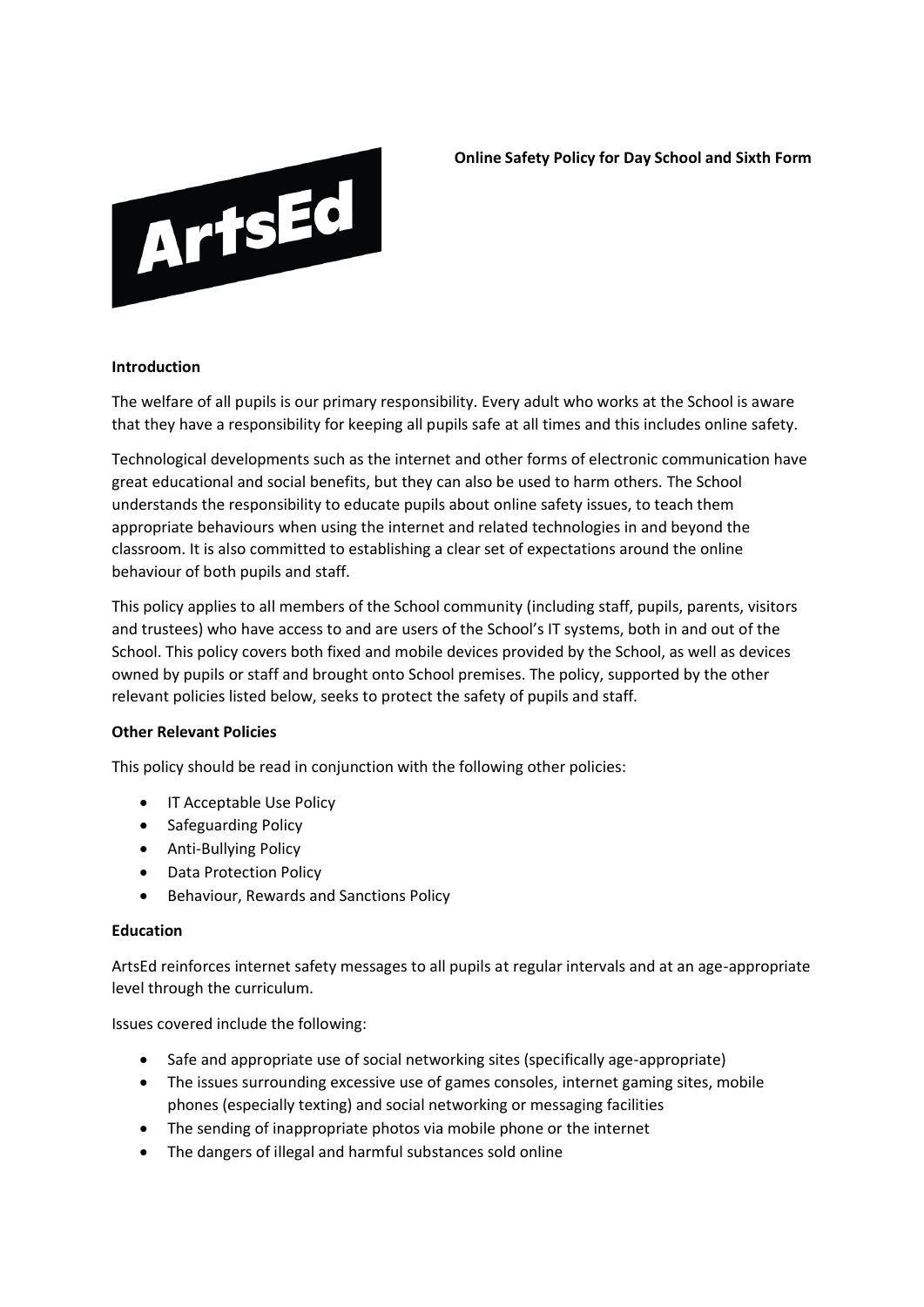- The effect on pupils' wellbeing and self-image of social media and other messages that they may get from online activity
- The effect of internet pornography on pupils' self-image and their relationships with others
- The dangers of communicating with others online

Members of staff are informed of the IT Acceptable Use Policy for Staff which explains their responsibility for safe and appropriate use of the School's IT systems.

Online Safety is a focus of all areas of the curriculum and staff reinforce Online Safety messages across the curriculum. The Online Safety curriculum is broad, relevant and provides progression, and will be provided in the following ways:

- An Online Safety curriculum is provided as part of the Digital Learning Certificate
- Key Online Safety messages are reinforced as part of a planned programme of whole school PSHEE
- Pupils are taught to be critically aware of the materials and content they access online and be guided to validate the accuracy of information.
- When they join the School, pupils are asked to read and agree to an IT Acceptable Use Policy for Students document which outlines protocols for the use of School equipment and their own devices.
- Pupils are helped to understand the benefits and risks associated with social media, online posting and messaging.
- Staff should act as good role models in their use of digital technologies, the internet and mobile devices.

# **Parents**

Parents play an essential role in the education of their children and in the monitoring / regulation of the children's online behaviour. This advice is drawn from recommendations made by CEOP:

- Make yourself aware of the amount of time your child is using the internet, chat facilities, games consoles and their mobile phones and whether this is excessive.
- Consider carefully the location of the computer or laptop and whether your child would be better using it in a family area of the home.
- Search on Google and other search engines for your child's name and any online usernames they use. This is a valuable exercise for you and them to see exactly how much other people can see about them with very little difficulty
- Consider installing internet monitoring software on home computers
- Talk to your child; both about the dangers or the internet, but also about their general usage – be interested in what they are doing and keep a dialogue open so they feel able to talk to you if they do experience problems
- Ask your child to (or help them) set up appropriate privacy settings on Facebook and other social media platforms.

# **Staff**

Staff receive training on INSET days as well as throughout the year on IT and Online Safety issues. The Staff Code of Conduct and Staff Handbook also contain sections with advice on staff communication with pupils, staff internet use and staff use of social networks.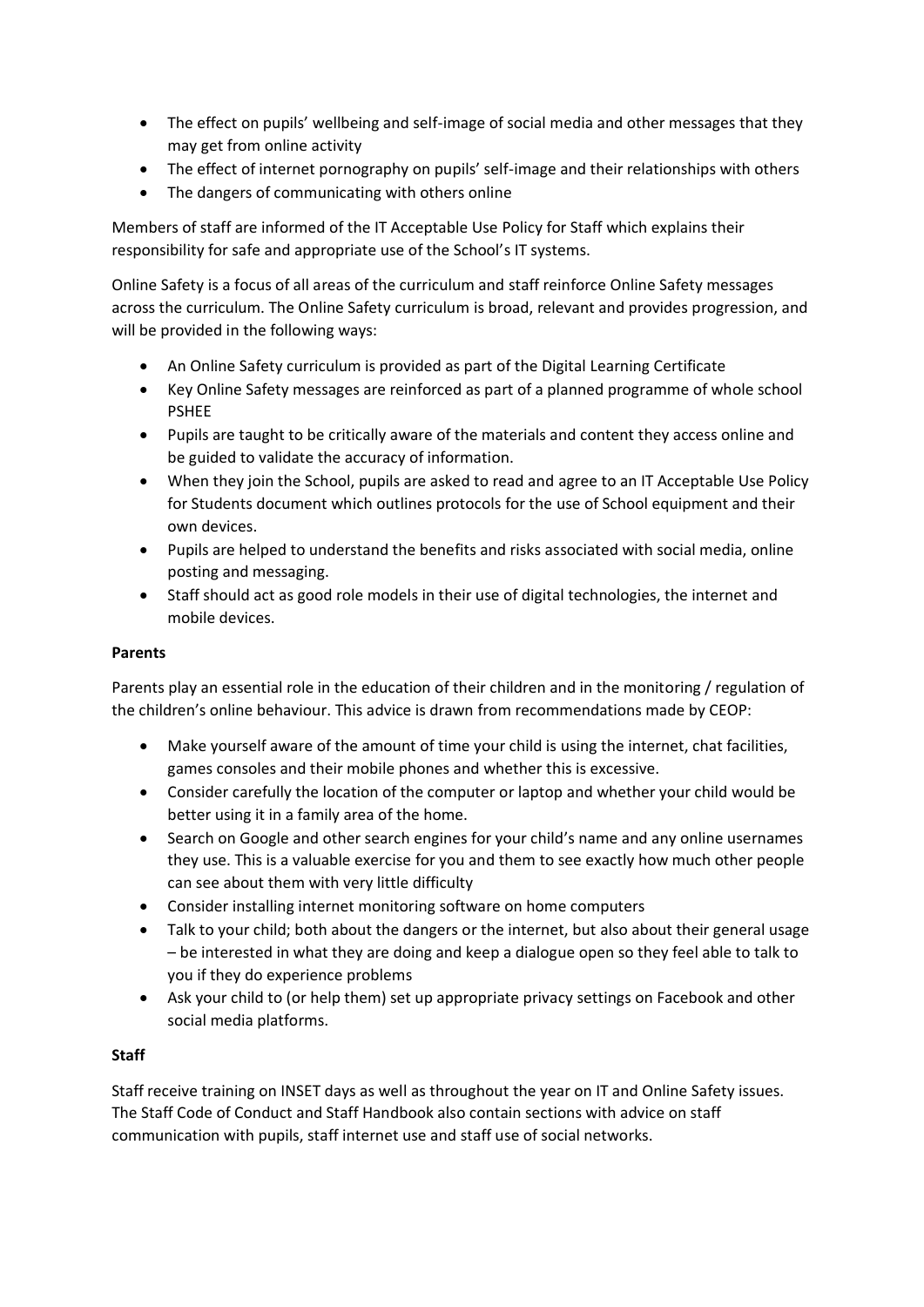# **Use of devices, the internet, email and other forms of digital technology**

The School sets out clear rules and guidance for pupils regarding the use of devices, digital technology and the School's network. Expectations are explained clearly in the IT Acceptable Use Policy that all pupils are required to agree to. The School's rules and disciplinary procedures associated with the misuse of devices, digital technology and the network are explained in the Behaviour Rewards and Sanctions Policy

Confiscation and searching of pupil devices: an electronic device such as a mobile phone or a tablet computer may be confiscated in appropriate circumstances in accordance with the Behaviour Rewards and Sanctions Policy. If there is good reason to suspect that the device has been, or could be used to cause harm, to disrupt teaching or break school rules, any data or files on the device may be searched and, where appropriate, data or files may be erased before the device is returned to its owner. The expectations of staff for using the internet, email and other forms of digital technology are set out in the Staff Code of Conduct and Staff Handbook.

# **Filtering and Monitoring**

As part of its Safeguarding duty, the School has put in place filtering and monitoring to try to ensure children are safe when accessing the internet in school. The School's network uses filtering software for all website activity, and appropriate age restrictions applied. The Safeguarding team receives reports on staff and pupil use of the School's network and online activity.

# **Behaviour and Anti-Bullying (See school Anti-bullying Policy)**

Cyber-bullying by pupils will be treated as seriously as any other type of bullying, and will be managed through our anti-bullying procedures, and they can be escalated to safeguarding concerns.

The appropriate School disciplinary procedures are followed in relation to any incident of misuse of IT equipment or websites or of cyber-bullying. The School reserves the right to take action - even when the offence is committed outside of School - if it harms members of our community or brings the School into disrepute.

Cyber-bullying is an aggressive, intentional act carried out by a group or individual, using electronic forms of contact, against a victim who cannot easily defend him/herself. It is sometimes also known as 'online abuse' as the term cyber-bullying can become trivialised through overuse. Mobile, internet and wireless technologies have increased the pace of communication and brought benefits to users worldwide. Unfortunately, however, their popularity provides the opportunity for misuse through cyber-bullying.

Cyber-bullying includes: Text message bullying; picture/video bullying via mobile phone cameras; phone call bullying via mobile phone; email bullying; chat room or social network bullying; bullying through instant messaging; bullying via websites; bullying via gaming platforms.

Ways pupils can keep themselves and others safe include:

- Not posting personal items (including photographs) or information– keep information general.
- Thinking carefully about posting pictures online once it is there, anyone can see it or use it.
- Not sharing passwords –personal information should be kept private!
- Never meeting up with someone they have 'met' online without a responsible adult being present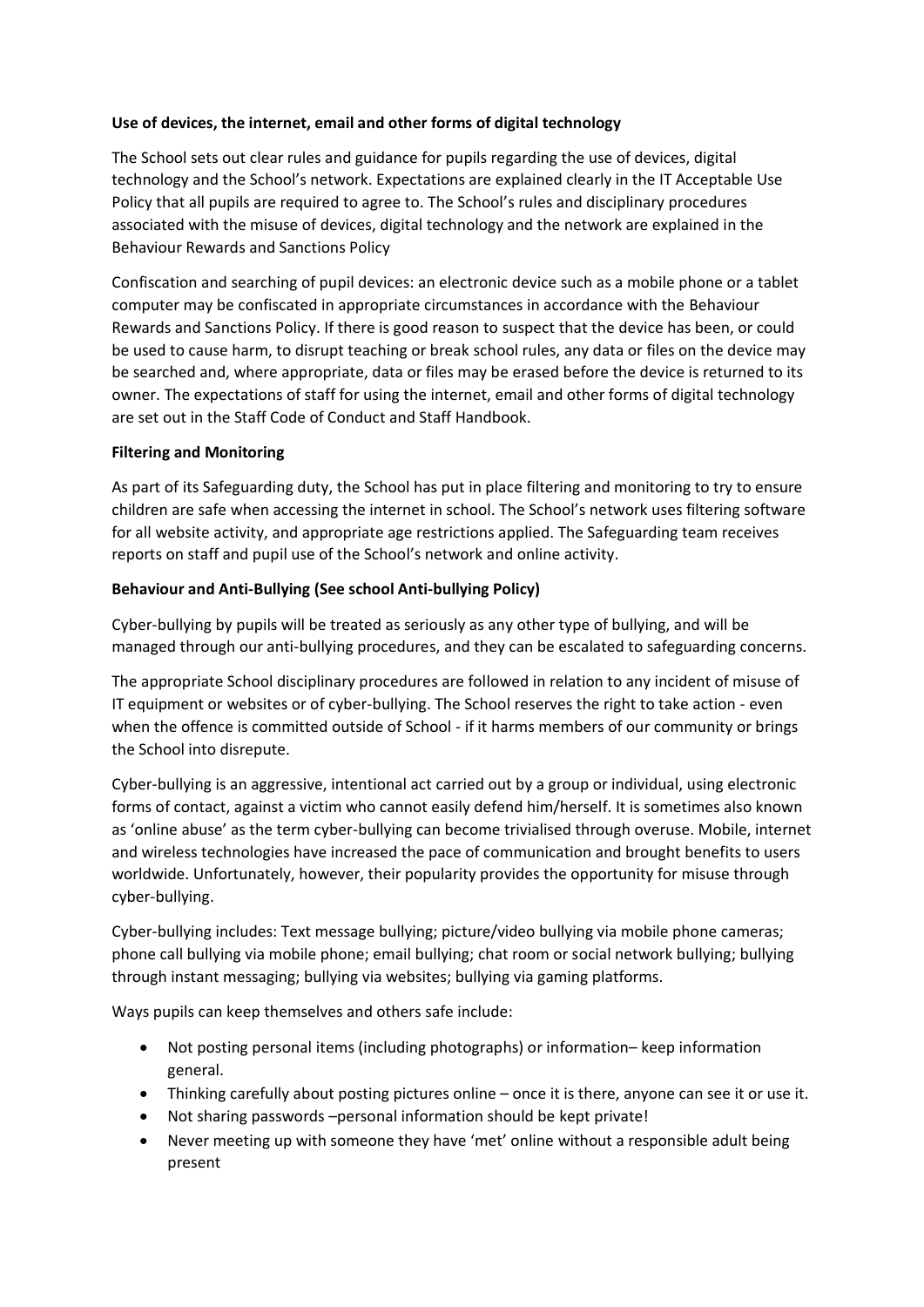- Thinking carefully before writing anything online people can misinterpret words.
- Respecting other people's views there is no need to be rude or abusive if opinions differ.

What can a pupil do if they a victim of cyber bullying:

- Tell someone they trust.
- Report any cyber-bullying, even if it is not happening to them.
- Never respond/retaliate as it could make matters worse.
- Block the cyberbullies.
- Save and print any bullying messages, posts, pictures or videos that are received or seen online so that they can be passed on to the School or other authorities, should this be required. Make a note of the dates and times they are received.

Sexting and revenge porn are taken particularly seriously and pupils are educated about the dangers and possible consequences of these acts through PSHE lessons and the wider curriculum.

Cyber bullying is explicitly referred to in the School's Anti-Bullying Policy and the School's expectations of pupils in this area are clearly set out in the policy.

#### **Sexting**

Sexting has been defined as 'Youth produced sexual imagery': it involves children sharing images that they, or another child, have created of themselves. A child in this context means anyone under the age of 18. 'Imagery' covers both still photos and moving videos which are increasingly common. Pupils and parents are educated through the PSHEE and wider school curriculum on the particular dangers of sexting and revenge porn. As well as discussing the moral and social issues surrounding these, a particular focus on the legal consequences of engaging in these activities is given. This includes reference to recent advice on schools and police on how to deal with sexting.

When the School becomes aware of a sexting incident, it will follow the procedures and guidance as set out in DfE *Sharing of Nudes and Semi-Nudes: advice for education settings working with children and young people (2020)* If a member of staff becomes aware of a sexting incident, then they must report it to the Designated Safeguarding Lead. The staff member will **never** view, copy, print, share, store or save the imagery yourself, or ask a child to share or download – **this is illegal**.

The Designated Safeguarding Lead will usually interview the children involved (if appropriate). Parents will usually be informed at an early stage and involved in the process (unless there is good reason to believe that involving parents would put the child at risk of harm). At any point in the process if there is a concern a child has been harmed or is at risk of harm a referral should be made to children's social care and/or the police immediately. The School's sanction system will also be used depending on circumstances (refer to the school's Safeguarding Policy and Behaviour Rewards and Sanctions Policy which refers to sexual misconduct and the possession and supply of indecent imagery).

# **Online Safety: Safeguarding and "Prevent"**

Some adults and young people may use technologies to harm children and the School is aware of the Safeguarding concerns linked to Online Safety. KCSiE 2021 outlines three areas of risk:

(i) online content (being exposed to harmful material);

(ii) contact (being subjected to harmful interaction with others online); and